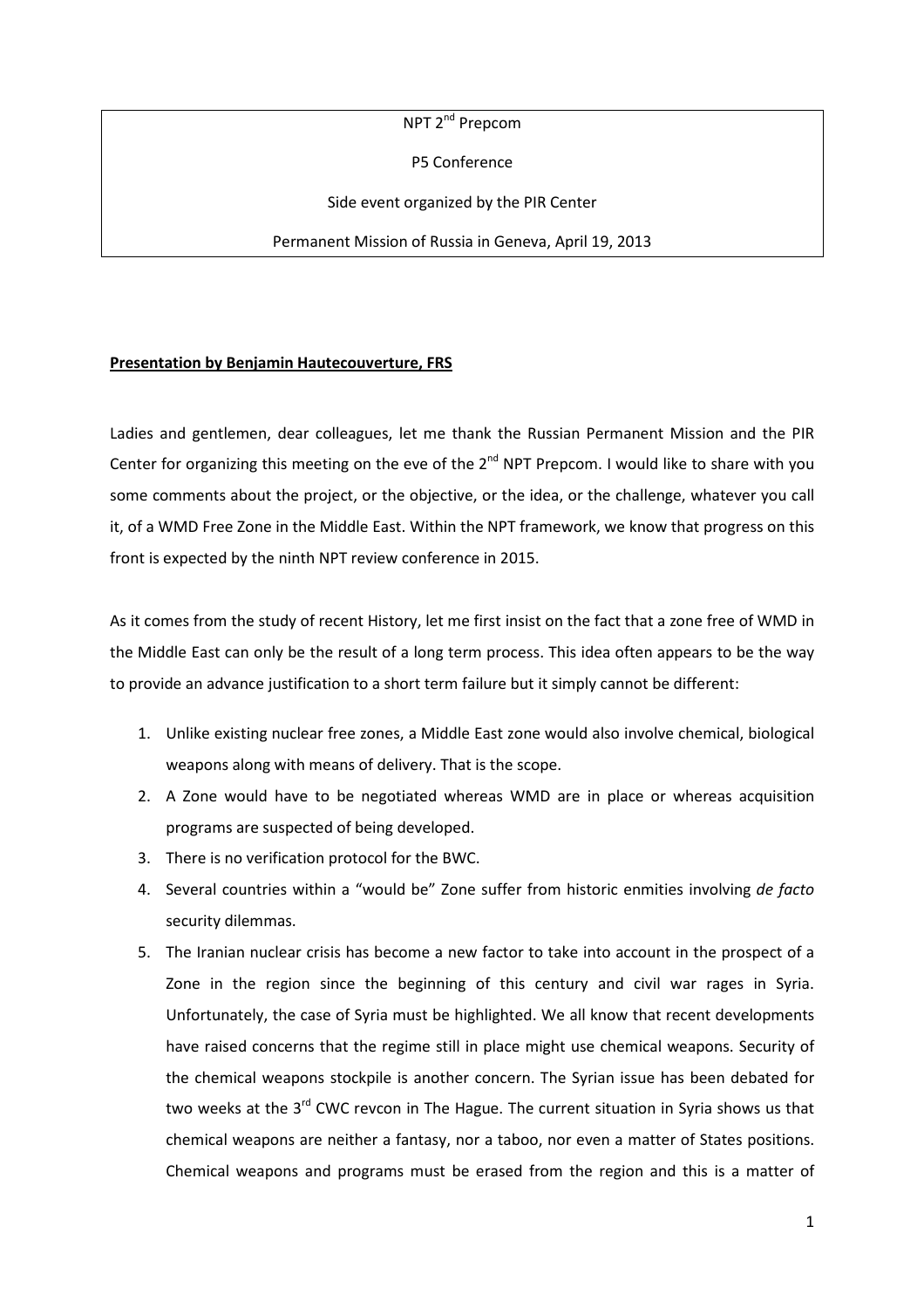urgency, whatever the nuclear issue. Let me say that this can be argued at least in terms of human security.

This brings me to the short term. A new process, revitalized by the last NPT revcon, is ongoing. We have all seen many signs of it for nearly two years now. A facilitator to a dedicated conference was chosen: Ambassador Laajava, as was a host country: Finland, and extensive consultations took place in 2012. The EU in 2010 had made a commitment to facilitate the work of the facilitator by organizing a seminar gathering the actors involved in the project. That was done twice, *via* the EU Non-Proliferation Consortium, in Brussels in July 2011 and in November 2012. And I must say, being in charge of the organization of these two events, that the second one was decided precisely because the first one had been perceived as a huge success, with more than 200 participants from all the countries of the region plus many others. By and large, it can be argued that we stand at the beginning of a new process.

It is worth noting at this stage that the EU involvement in the WMDFZ in the Middle East project comes within two different and complementary frameworks. The first one is regional: the Mediterranean and the Middle East zone of cooperation and dialogue, the second one is thematic: the NPT framework. These two frameworks must be maintained and encouraged in order to keep the project balanced: fundamentally a WMD Free Zone in the Middle East is a regional security project, not a nuclear free zone agreed upon amongst non-nuclear weapon states.

As it is mentioned in the 2010 action plan, the objective is very ambitious and most welcome since the process was switched off in the middle of the 1990's. At the same time it must be recognized that the 2010 commitment suffers from two fundamental weaknesses:

- 1. First, it was formulated in the absence of one major stakeholder in the region.
- 2. Second, it appears that regional crises directly linked to its purpose, which is the final prohibition of WMDs in the region, worsened in 2011 and 2012: I am talking about the Iranian and the Syrian situations.

In these conditions, if you add the current political instability in many countries in the region, it is unfortunate that the Helsinki conference could not be held in 2012 but I really cannot see, if the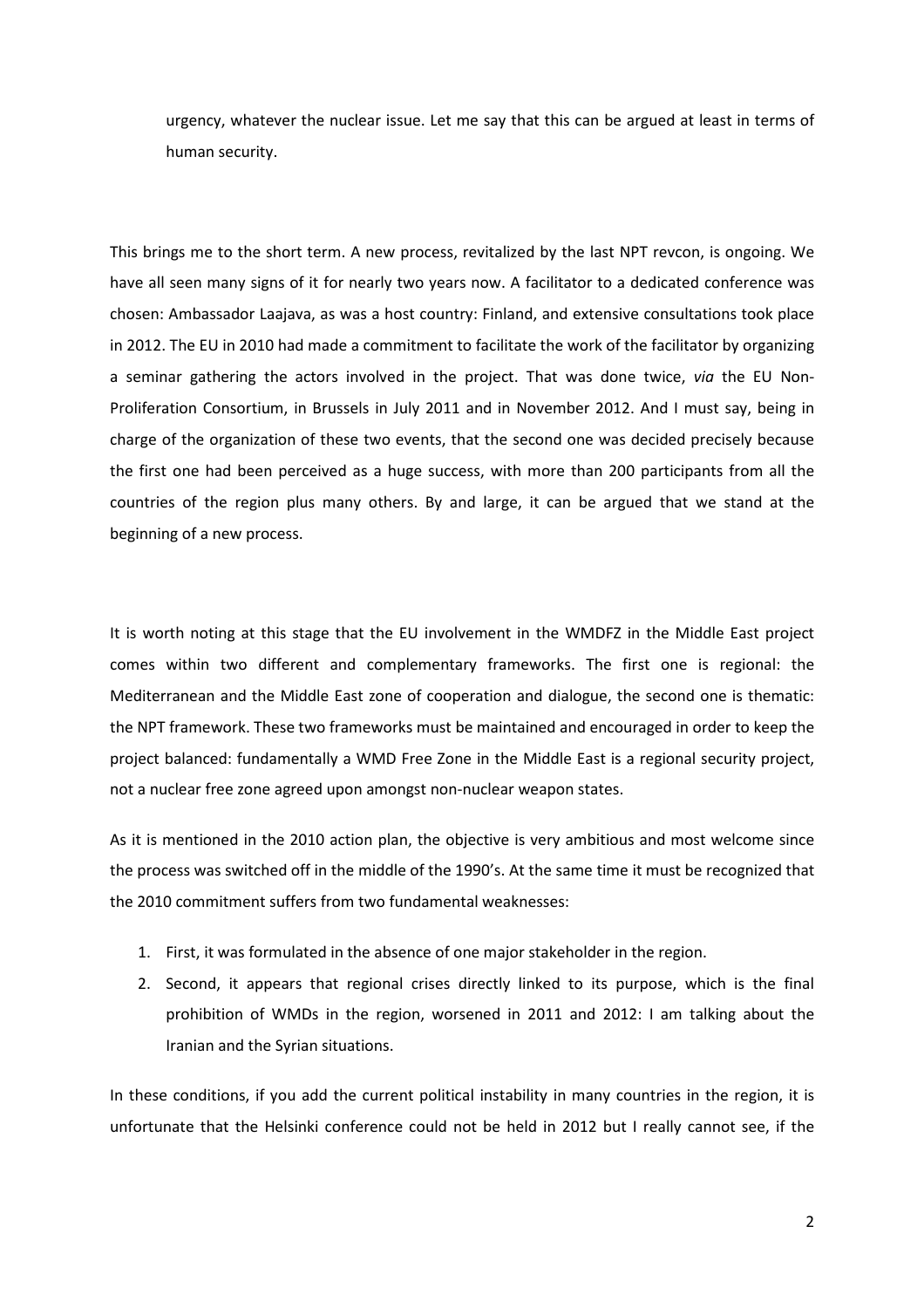conference had eventually been held, how it could have been a success. A little box would have been checked for 2015, that is all.

Having said that, the frustration of Arab countries since last November is perfectly understandable and legitimate because a mutual commitment was taken in 2010 to have a conference in order to make progress towards the final goal, which is still a very noble cause. But can it be honestly said: I know who is responsible for that failure?

The P5? The P5 is not even in charge, the 3 conveners are.

Israel? Everybody knew Israel would not push for a conference.

Iran? Amazingly, Iran announced its participation to the conference when everyone knew that the event would be postponed.

Ambassador Laajava and his team? They worked nights and days during one year.

The very truth of the matter is that the postponement of the Helsinki conference is a shared responsibility. And it eventually came to my mind that this is simply because nobody firmly wanted the conference to be held in 2012, nobody but the European Union and the UE member States, which was not enough.

Then, maybe should we come back to basics.

- 1. First, 2012 has not to be fixed in stone. Allow me here to make a comparison. At his Prague speech, 4 years ago, President Obama called for securing all vulnerable nuclear materials around the world within 4 years. If we had to assess his pledge now, of course it would be dishonest to say that the goal has been reached so far. But 4 years was a formula indicating that nuclear security had become a matter of urgency. In the same way, hosting a conference on a WMD Free Zone with all stakeholders has become a matter of urgency but the quality of the process is much more important than the conference itself as a pledge.
- 2. Second, whenever the conference takes place, diplomatic progress in the resolution of the nuclear Iranian crisis is still one of the two keys in order to keep the NPT as the cornerstone of the nuclear non-proliferation regime, the DPRK crisis being the second one.
- 3. Third, the Syrian civil war must come to an end. Paradoxically, these two crises demonstrate to what extent a WMD Free Zone in the Middle East is a compelling need whereas absence of